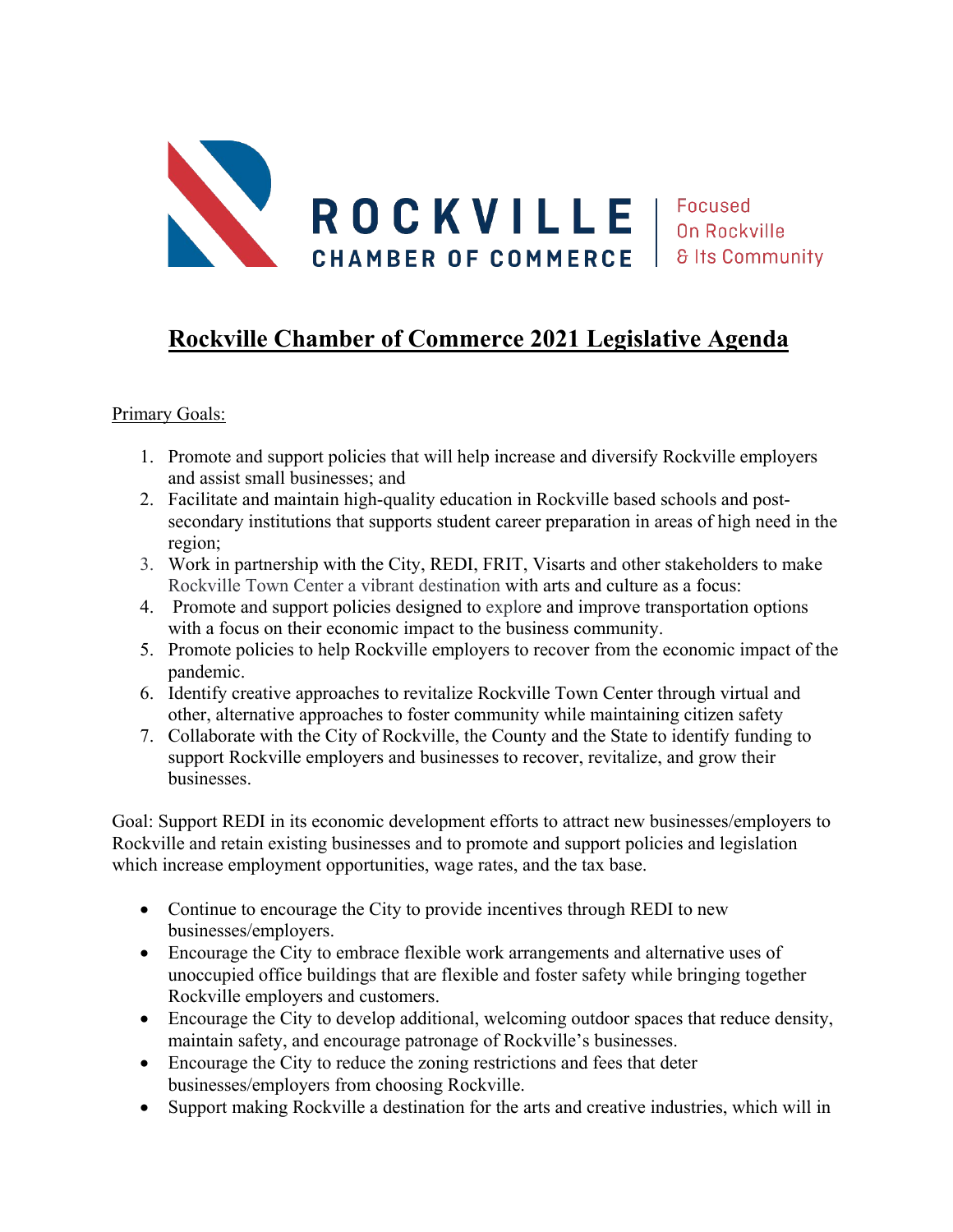turn increase business for Rockville's multitude of restaurants and service providers.

- Support the City and stakeholders in exploration of the creation of an Arts and Entertainment District.
- Support investment in Rockville's transportation infrastructure.
- Work with stakeholders on developing existing venues in Rockville as arts and culture destinations – Redgate, Stone Street corridor, Dairy Barns at King Farm, etc.
- Support state legislation for Association Health Plans to provide small businesses with an opportunity to pool their employees for the purpose of obtaining a large group rating, which generally results in lower premiums.
- Advocate for the addition of workforce/affordable housing in the City of Rockville.

Goal: Promote high-quality education in Rockville based schools and post-secondary institutions.

- Advocate for *smart* funding of school capital and operating budgets at the County and State level.
- Advocate for better methodologies for calculating school population growth
- Conduct a campaign to educate elected officials and the public on the effects of housing moratoriums in jurisdictions that negatively impact economic development. Demonstrate how moratoriums have hindered school construction, hurt economic development, and exacerbated the cost of housing. See informative article on the effect of moratoriums on school construction [article here](http://www.theseventhstate.com/?p=12265)
- Support academic career preparation in disciplines that represent current and targeted industries in the City of a Rockville.

Goal: Work in partnership with the City of Rockville, Federal Realty Investment Trust (FRIT), Rockville Economic Development, Inc. (REDI) and other stakeholders to make Rockville Town Center (RTC) a vibrant destination in accordance with the ULI TAP report and with arts and culture as a focus.

- Support improving connections between Montgomery College and Town Center;
- Support creation of more vibrant and active signage to mark arrival in RTC including along Rockville Pike, and Promenade Park;
- Work with REDI, the City of Rockville and FRIT on exploring ways to attract and retain merchants in RTC including reviewing parking rates and hours, types of merchants approached for leasing opportunities, etc.
- Create a working group to explore ways to increase development density in RTC to make it a vibrant and active destination.
- Work with the City of Rockville, REDI, and other stakeholders including WAMTA to improve access to the Rockville Metro station and make it more inviting and attractive through art, culture, and destination entertainment events that differentiate RTC from its competitors.